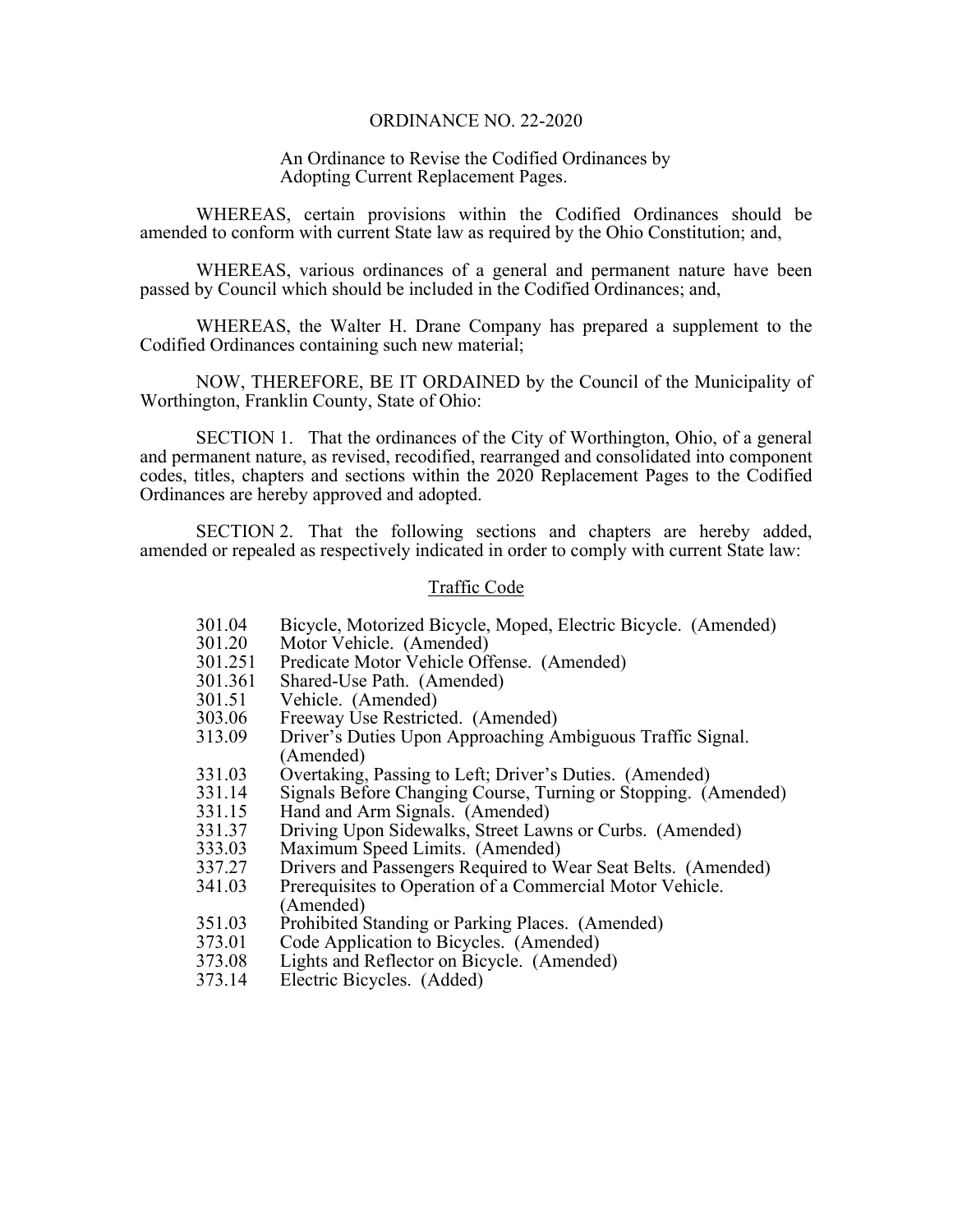# ORDINANCE NO. 22-2020

### General Offenses Code

| 509.03 | Disorderly Conduct. (Amended)                                  |
|--------|----------------------------------------------------------------|
| 513.01 | Drug Abuse Control Definitions. (Amended)                      |
| 513.03 | Drug Abuse; Controlled Substance Use. (Amended)                |
| 533.04 | Sexual Imposition. (Amended)                                   |
| 533.07 | Public Indecency. (Amended)                                    |
| 533.15 | Dissemination of Private Sexual Images. (Added)                |
| 537.16 | Illegal Distribution of Cigarettes, Other Tobacco Products, or |
|        | Alternate Nicotine Products. (Amended)                         |
| 549.01 | Weapons Definitions. (Amended)                                 |
| 549.06 | Unlawful Transactions in Weapons. (Amended)                    |

 SECTION 3. That the complete text of the sections listed above are set forth in full in the current replacement pages to the Codified Ordinances. A summary of the amendments to such sections is hereby attached to this ordinance as Appendix A.

 SECTION 4. That notice of passage of this Ordinance shall be posted in the Municipal Administration Building, the Worthington Library, the Griswold Center and the Worthington Community Center and shall set forth the title and effective date of the Ordinance and a statement that the Ordinance is on file in the office of the Clerk of Council. This Ordinance shall take effect and be in force from and after the earliest period allowed by law and by the Charter of the City of Worthington Ohio.

Passed June 15, 2020

 \_\_/s/ Bonnie D. Michael\_\_\_\_\_\_\_\_\_\_\_\_ President of Council

Attest

 $\frac{\sqrt{s}}{\text{Clerk of Council}}$ 

Introduced June 1, 2020<br>P.H. June 15, 2020 Effective July 8, 2020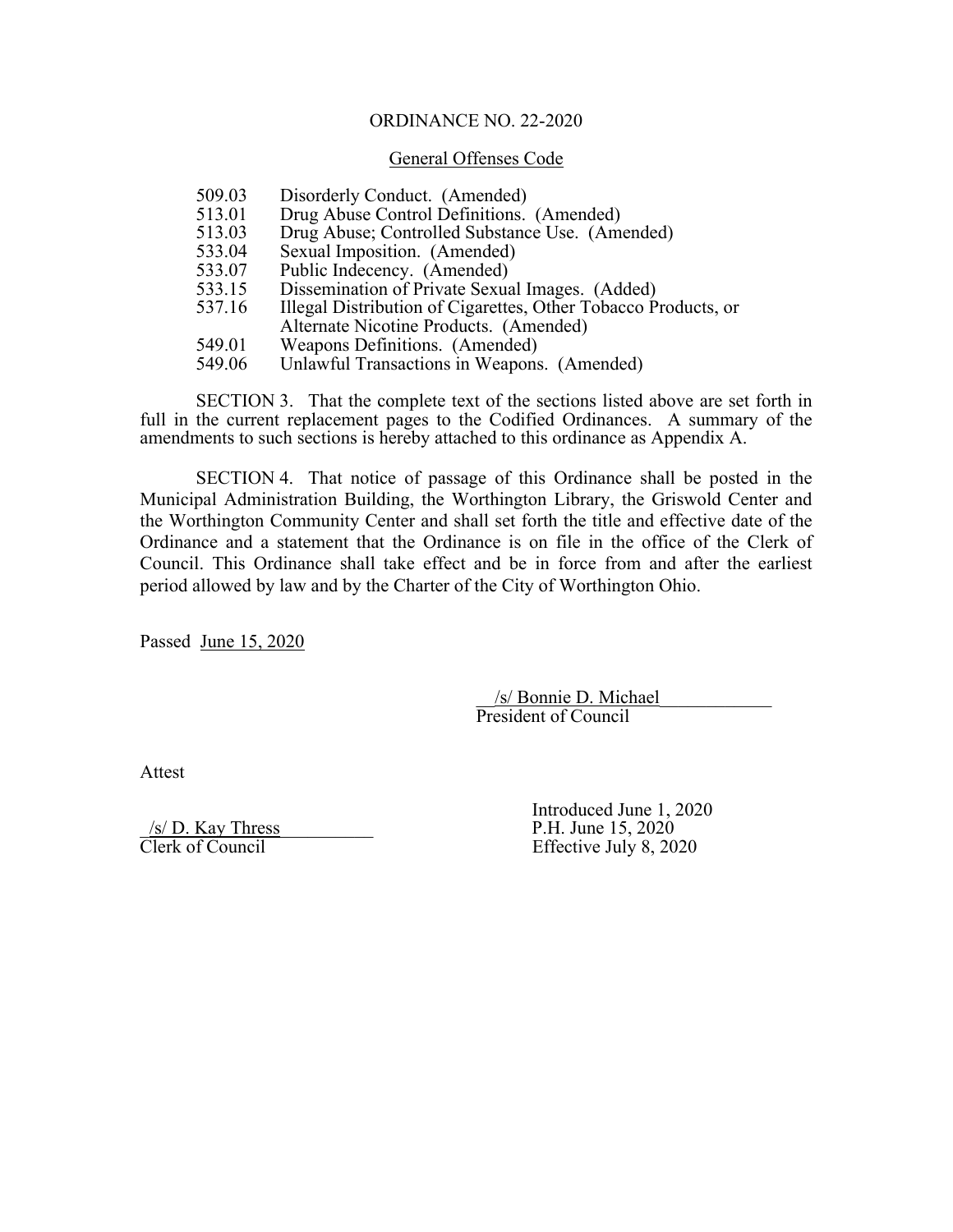# Summary of 2020 Model Amendments

## **Traffic Code**

- 301.04 Bicycle; Motorized Bicycle; Electric Bicycle. (Adds definition of "electric bicycle".)
- 301.20 Motor Vehicle. (Adds "electric bicycles" to definition.)
- 301.251 Predicate Motor Vehicle Offense. (Adds new subsection (d).)
- 301.361 Shared-Use Path. (Adds last sentence to definition.)
- 301.51 Vehicle. (Adds "electric bicycle" to definition.)
- 303.06 Freeway Use Prohibited by Pedestrians and Bicycles. (Adds "electric bicycle<sup>"</sup> to regulation of bicycles.)
- 313.09 Driver's Duties Upon Approaching Ambiguous or Non-Working Signal. (Adds "electric bicycle to regulation of bicycles.)
- 331.03 Overtaking or Passing to the Left. (Adds "electric bicycle" to regulation of bicycles.)
- 331.14 Signals Before Changing Course. (Adds "electric bicycle" to regulation of bicycles.)
- 331.15 Hand and Arm Signals. (Adds "electric bicycle" to regulation of bicycles.)
- 331.37 Driving Upon Sidewalks. (Adds "electric bicycle" to regulation of bicycles.)
- 333.03 Maximum Speed Limits. (Revised speed limit designations on maximum speed Ennis. (revised speed mint designations on controlled access highways, freeways and expressways in subsection (b).)
- 337.27 Drivers and Passengers Required to Wear Seat Belts. (Revised subsection (c) pertaining to persons exempt from the seat belt requirements.)
- 341.03 Prerequisites to Operation of a Commercial Motor Vehicle. (Amends subsection  $(b)(2)$  to add "Ohio Fire Marshal" to exceptions.)
- 351.03 Prohibited Standing or Parking Places. (Adds "electric bicycle" to regulation of bicycles.)
- 373.01 Code Application to Bicycles. (Adds "electric bicycle" to regulation of bicycles.)